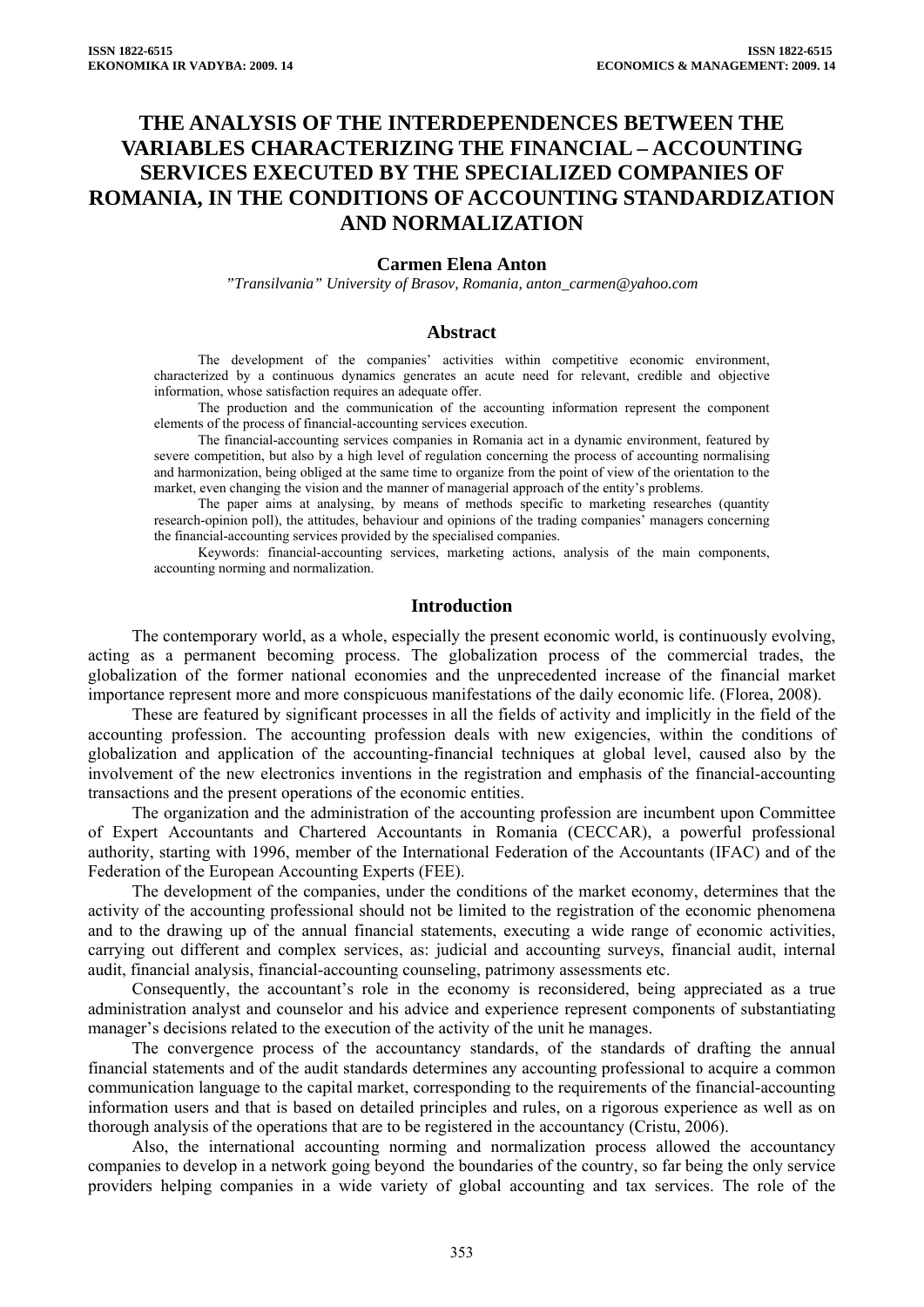accounting companies, within the business of the small and middle companies, becoming become more and more "international" (Enacu, 2005) is even greater, as they are the only providers of tax counseling and accounting services for this business segment. The activity of the Romanian accounting professionals, natural persons or legal entities, is circumscribed to the structural orientations concerning the services carried out for the existent economy at European and international level.

The presence of the accounting companies on the market on which there is a demand for their services determines an adequate offer that must satisfy it. The orientation towards the client must represent a permanent direction in the management of the accounting enterprises (Horomnea & Tabără, 2000). Consequently, they must adapt the financial-accounting information to the requirements of the users, by means of a dependable accounting system, that should offer an exact description of the economic events that the economic entity confronts with.

Taking into consideration some of the essential attributes of the financial-accounting information systems of the companies (Mocean, 2003), namely the relevance of the information (data must be significant to the managers), the information opportunity (the information must be offered to the decision-making persons by means of a real time or on-line work system), the flexibility of the information (their availability in the format requested by the management) and last but not least, the correctness of the information, we intend to determine which one of these attributes, correlated with others (economic ones), influence the decisions of executing financial-accounting services by specialized companies. Thinking about the opportunity of the information, we reach the conclusion that it has become more and more actual the famous witticism of Napoleon Bonaparte: exact information, used at the righting moment, ensures 99% of the victory of each battle (Horomnea, 2003).

On the other hand, within the effort of the financial-accounting services companies to maximize their business, the relationship provider-client is extremely important, most of the research carried out for this purpose emphasizing as relevant elements that within the same service, clients prefer the employee whose level of empathy is high and that the relationship provider-client significantly influences the perception of the client to the credibility and the competence of the contact personnel (Dumitrescu, 2007).

Consequently, the organizations among which the financial-accounting services ones are preoccupied with reinforcing the relations with their clients, together with attracting new clients, as fundamentals of the profitableness increase, aspect noticed also by Ph Kotler (Kotler, 2006).

## **Research Methods. Analysis in the Main components**

The goal of the descriptive methods of data analysis, grouped in the analysis in main components, is the research of the explanation of a complex phenomenon in the manifestation of a small number of independent concepts accordingly representing the given situation (Lefter, 2004), namely the attitudes, the motivation of the consumer of financial-accounting services provided by special enterprises.

The main goals of the research aim at finding information related to:

**1**. Establishing the attributes or criteria that the financial-accounting client uses to choose a certain service; **2.** Identifying the relationship between the attributes of the service and the attitudes towards the attributes; **3**. Finding the most important benefits that the clients are expecting from the financial-accounting special enterprises; **4**. Determining the degree in which the financial-accounting services transmit the information in real time;

The research was made on a sample of 150 trading companies, clients or potential clients of financialaccounting services, in the following fields of activity: trade, production, services, afterwards we applied the descriptive methods of data analysis (analysis in the main components), with the purpose of grouping in a certain manner the attributes of the financial-accounting services, so that a reduced number of factors is determined to explain an important part of the information generated by the initial variables.

The featuring variables of the *financial-accounting services analyzed in substantiating the decisions of contracting these services,* analyzed in main components, were extracted from the questionnaire, used in the research based on an opinion poll, over the sample of 150 present or potential clients of financial-accounting services.

The study aims at *analyzing the interdependence* between the variables "the price of the provided service (lei)(price)", "diminishing the salaries expenses/month (lei)(dim\_sal)", "diminishing the consumables expenses/month (lei) (dim\_con)", "increase of liquidities by deducting the VAT (lei) (incr\_liq)", "lack of qualified personnel (%) (q pers), "quality of the supplied information (%)(qua i), "opportunity of the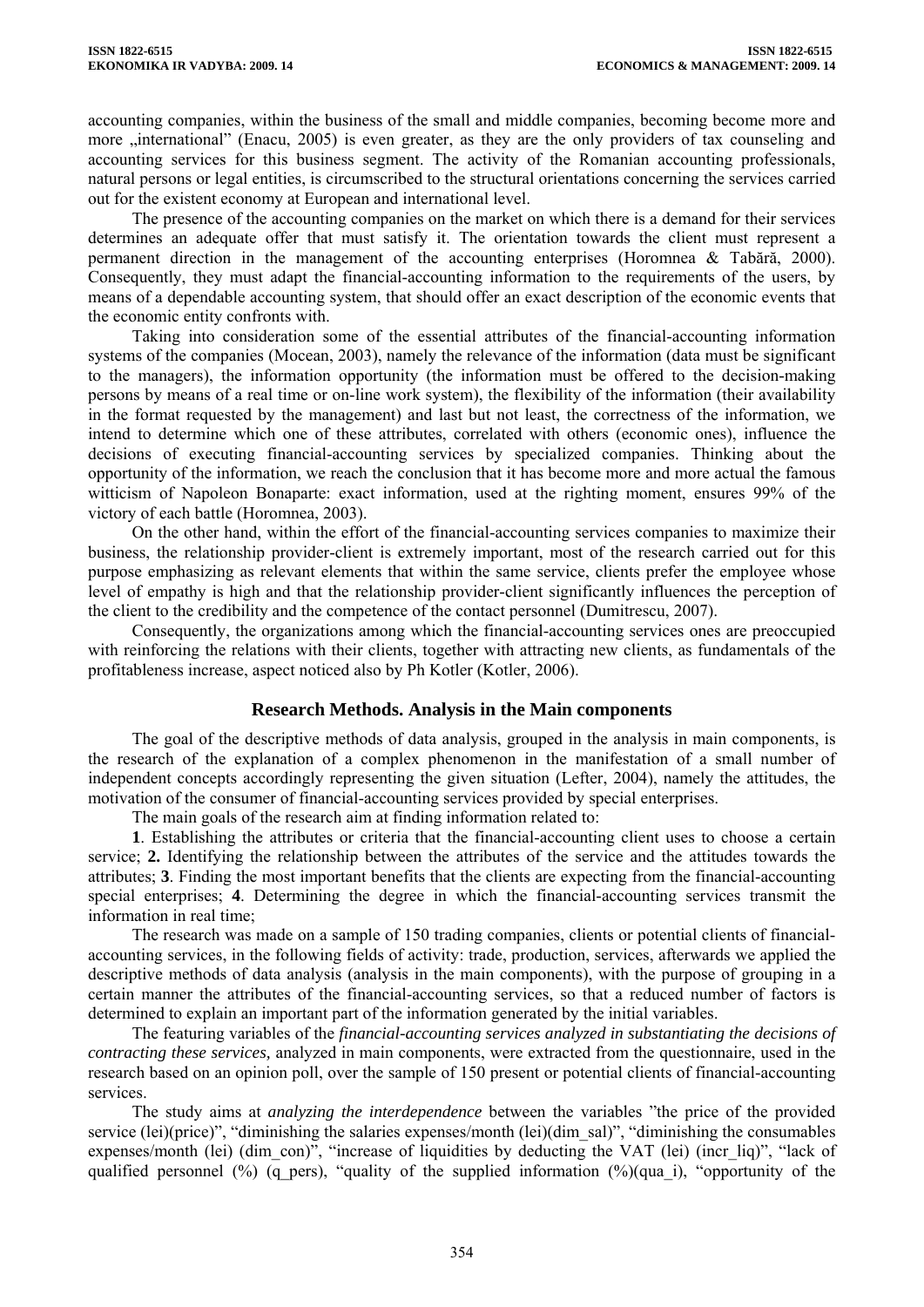supplied information (%) (oppo\_i)", on the grounds of which the trading companies of Brasov/Romania appreciated the importance of the financial accounting services execution by specialized companies.

The goal of this research consists in offering a clearer image on the attitudes, behaviour and opinions related to the financial-accounting services provided by the specialized companies, in the context of an accountancy submitted to an ongoing process of norming and normalizing and on a market in continuous dynamics, so that to attain the target objectives. These opinions are important for establishing strategies, operations, marketing activities, sales, and management of the sales and services portfolio.

Consequently, we aim at creating a way of working for the financial-accounting services companies, whose main role consists in a superior satisfaction of the demands of the financial-accounting services clients, by reaching performance in accountancy and namely, obtaining an accurate, credible and relevant image for the user in real time.

For certain types of financial-accounting services, the data concerning their featuring variables are the following:

| <b>Type of service</b>      | price   | dim_sal | dim_con | incr_liq | q_pers | qua_i | oppo_i |
|-----------------------------|---------|---------|---------|----------|--------|-------|--------|
| Bookkeeping                 | 175,00  | 80,00   | 20,00   | 33,00    | 50     | 25    | 30     |
| Payroll                     | 70,00   | 82,00   | 25,00   | 14,00    | 25     | 10    | 30     |
| Records of the fixed assets | 70,00   | 82,00   | 25,00   | 14.00    | 25     | 20    | 30     |
| Statements                  | 35,00   | 82,00   | 10,00   | 7,00     | 25     | 20    | 25     |
| Administration accounting   | 70,00   | 50,00   | 10,00   | 14.00    | 55     | 35    | 30     |
| Financial accounting        | 85,00   | 520,00  | 25,00   | 16,00    | 53     | 35    | 30     |
| Financial analysis          | 105,00  | 250,00  | 25,00   | 20,00    | 45     | 54    | 40     |
| Financial statements        | 150,00  | 250,00  | 25,00   | 28,00    | 55     | 45    | 40     |
| Financial audit             | 1050,00 | 630,00  | 25.00   | 200.00   | 65     | 45    | 40     |

**Table 1**. Features of the financial-accounting services

Starting from the 7 variables, we will try to identify 2 main components 2 (factors) to summarize most of the information held by those particular variables and to simplify the process of results interpretation.

## **Main Results of the Interdependencies Analysis**

The analysis of the main components was achieved by means of the SPSS systems, system that may provide solutions to complex problems that the decision-making personnel confront with, aiming at better understanding the researched phenomena and the substantiation of the decisions process (Jaba, 2004).

The analysis of the main components by means of the SPSS system implies choosing the sub-menu **"Data Reduction"** of the menu **"Analyze"** and selecting the option **"Factor"** (Constantin, 2006).

First of all, the system calculates the averages for each variable included in the model and as well the correlation coefficients between the studied variables, taken two by two. Out of the analysis of the matrix of the correlation coefficients between the variables chosen for the study (Lefter, 2004), we reach the conclusion that the value of the correlation coefficients on the diagonal is equal to 1, because each of the variables is correlated to itself and that the most powerful and direct connection is the one established between the variables *quality of the information provided* and the *opportunity of the provided information*, where the value of the coefficient is of **0.825**, at a signification degree of 0.003 (that is there are chances less than 1% to make a mistake if we state that between the two variables there is a significant correlation)**,**  between the *quality of the information provided* and the *lack of the qualified personnel*, the value of the coefficient being of **0.752**, and also between *the price of the provided service* and the **reduction of the salary expenses 0.717**. Small correlations are met between the assertions related to *the quality of the information provided* and *the increase of the liquidities by decreasing the VAT*, as well as between *the lack of qualified personnel and the reduction of the expenses with the consumable materials.* 

After setting the correlation matrix of the variables, the factorial analysis method is chosen; the estimation of the factors is achieved on the basis of the common variance-communality. The communality represents the variance part that a variable has in common with all the other analyzed variables. At the same time, this is the proportion of the explained variance of common factors" (Malhotra, 2004). For the factorial analysis to be adequate, technique that is part of the main components methods, the variables must be intercorrelated. There is a series of statistics for testing the adequacy degree of the factorial model. (Table 2).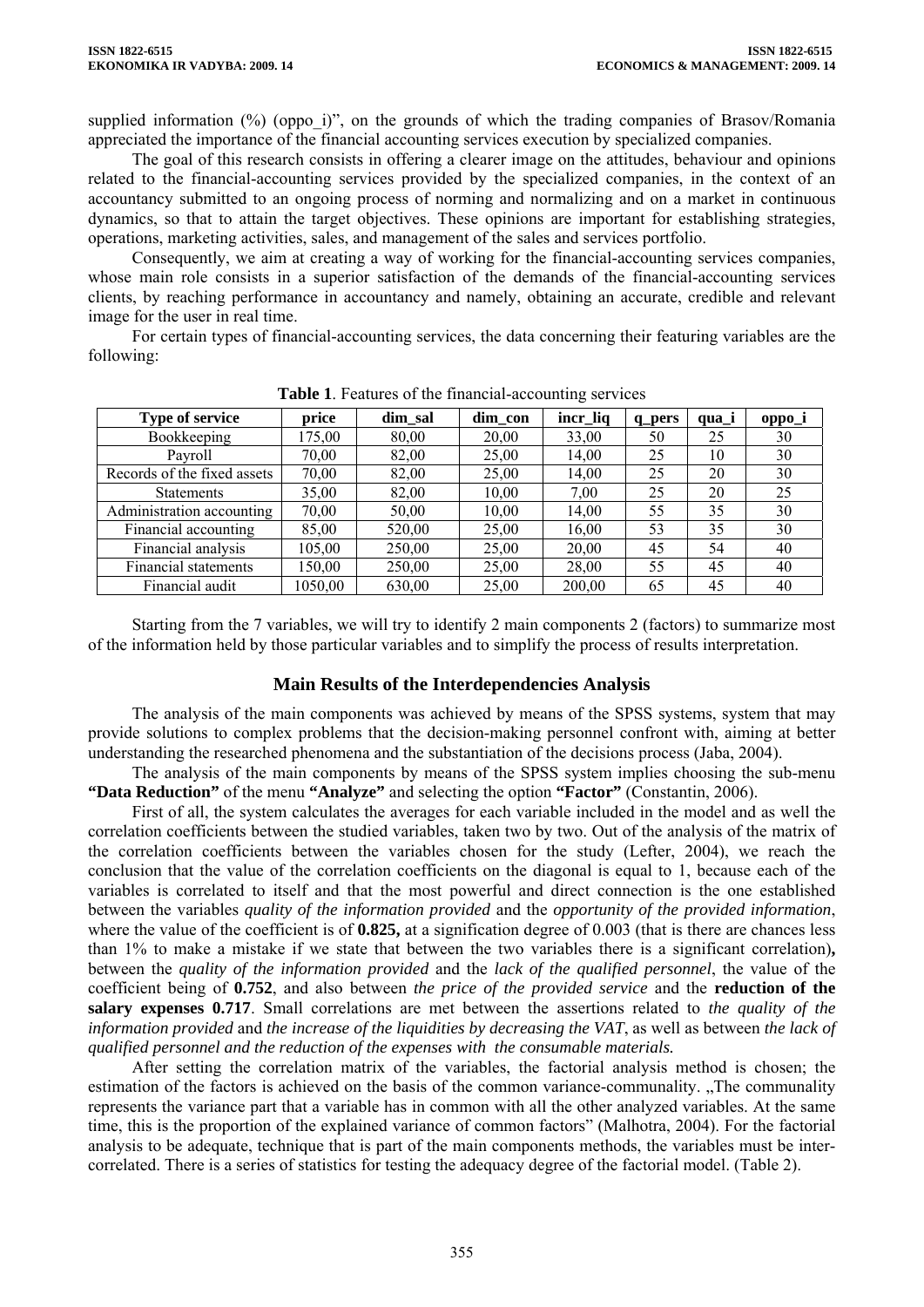1,000 ,964 1,000 748

Initial Extraction

 $1,000$  ,420

 $1,000$  963  $1,000$  641  $1,000$  783 1,000 ,883

## **Table 2.** KMO and Bartlett's Test

|                                |                                   |        |  | The price of the provided       |
|--------------------------------|-----------------------------------|--------|--|---------------------------------|
|                                |                                   |        |  | service                         |
|                                |                                   |        |  | Diminishing the salaries        |
|                                |                                   |        |  | expenses/month                  |
|                                |                                   |        |  | Diminishing the                 |
|                                |                                   |        |  | consumables<br>expenses/month   |
| <b>KMO and Bartlett's Test</b> | Increase of liquidities by        |        |  |                                 |
|                                | Kaiser-Meyer-Olkin Measure of Sam |        |  | deducting the VAT               |
| Adequacy.                      |                                   |        |  | Lack of qualified               |
|                                |                                   | .559   |  | personnel                       |
|                                |                                   |        |  | Quality of the supplied         |
| Bartlett's Test of             | Approx. Chi-Squa                  | 77.532 |  | information                     |
| Sphericity                     | df                                | 21     |  | Opportunity of the              |
|                                |                                   |        |  | supplied information            |
|                                | Sig.                              | .000   |  | Extraction Mothod: Drinoinal Ca |

**Communalities**

Extraction Method: Principal Component Analysis.

Bartlett's test of sphericity may be used to test the null hypothesis according to which the variables are not correlated at the level of the population; in other words, the correlation matrix of the population is an identity matrix (diagonal elements are 1 and all the non-diagonal elements are 0). A greater value of the test statistics will favor the rejection of the null hypothesis. If this hypothesis can not be rejected, then we must question the adequacy of the factorial analysis by means of the Kaiser-Meyer-Olkin method (KMO) (Malhotra, 2004). Obtaining small values within the KMO statistics, indicates the fact that the connections between the pairs of variables can not be explained trough other variables and it is likely that the factorial analysis is not adequate. Generally, a smaller value than 0.5 of this index is aimed at. In the given circumstances, Bartlett's test of sphericity indicates the approximate statistics Hi-square =  $77,532$  with df= $21$ and Sig=0,000, and the value of the statistics KMO =  $0.559$  (is also  $>0.5$ ). Consequently, the factorial analysis may be considered *an adequate technique for examining the correlation matrix*. The main component method is recommended when we want to determine the minimum number of responsible factors for a maximum variation within the data chosen to be studied.

Establishing the number of factors is achieved by a series of procedures that are based on own values (eigenvalue – the value of the variance associated to a factor), graphics of the slope (screen plots), the percentage represented by the variance, split-half fidelity test (bisection) and significance tests. Therefore, on the grounds of the own values, the factors with values greater than 1are retained (the other are not included in the model).

|  |  | Table 3. The own values of the components and the explained variety |
|--|--|---------------------------------------------------------------------|
|  |  |                                                                     |

**Total Variance Explained**

|           | Initial Eigenvalues |           |                               | <b>Extraction Sums of Squared Loadings</b> |        |                             | Rotation Sums of Squared Loadings |                            |        |
|-----------|---------------------|-----------|-------------------------------|--------------------------------------------|--------|-----------------------------|-----------------------------------|----------------------------|--------|
| Component | Total               |           | 1% of Variance   Cumulative % | Total                                      |        | Ⅰ% of Variance Cumulative % | Total                             | % of Variance Cumulative % |        |
|           | 4.320               | 61,718    | 61,718                        | 4,320                                      | 61.718 | 61,718                      | 2,858                             | 40,828                     | 40,828 |
|           | 1.081               | 15.446    | 77.165                        | 1.081                                      | 15.446 | 77.165                      | 2.544                             | 36,337                     | 77,165 |
| 3         | .987                | 14,095    | 91,259                        |                                            |        |                             |                                   |                            |        |
| 4         | .394                | 5,630     | 96,889                        |                                            |        |                             |                                   |                            |        |
| 5         | 196                 | 2.805     | 99.695                        |                                            |        |                             |                                   |                            |        |
| 6         | 2.135E-02           | .305      | 100.000                       |                                            |        |                             |                                   |                            |        |
|           | .418E-05            | 2.026E-04 | 100.000                       |                                            |        |                             |                                   |                            |        |

Extraction Method: Principal Component Analysis.

In table 3 the own values are presented **("Initially Eigenvalues")** for each component and the percentage of the total value is explained by the respective component. The first factor has a variance of 4.320 namely 61.718% of the variance total and the second factor has 1.081 namely 15,438% of the variance total. Also, we notice that the first two components explain 77.165% of the total variance (Petcu, 2003), which means that we can use them to represent the number of points in the main plan, the last components explaining les and less this variance. We may also note that by the rotation of the axes, the variances explained by each of the first two main components do not substantially change.

After extracting the two factors representing the main component, the correlation coefficients are calculated among the analyzed variables and the main component. (Table 4).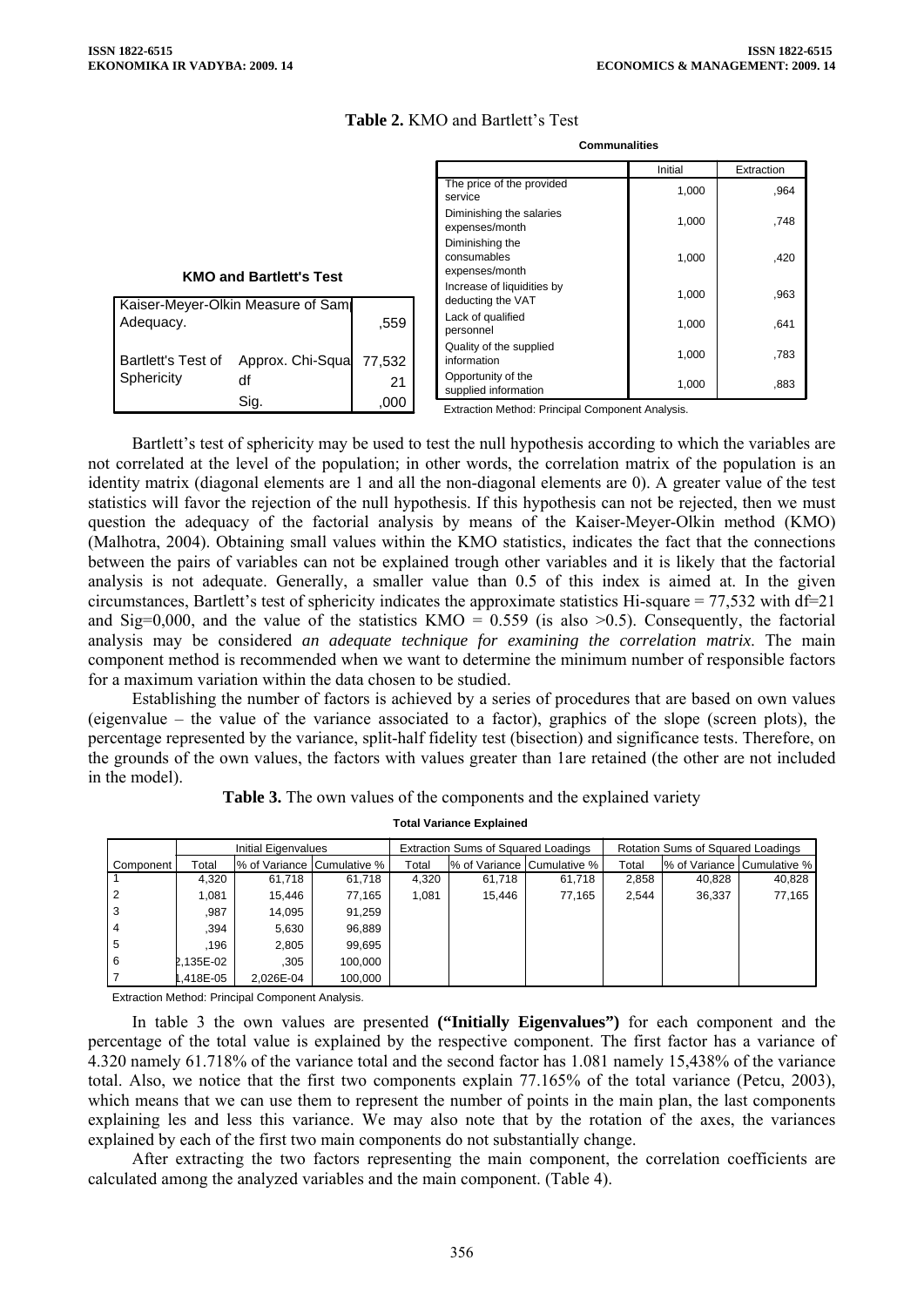|                                                  | Component |             |  |
|--------------------------------------------------|-----------|-------------|--|
|                                                  |           | 2           |  |
| The price of the provided<br>service             | .842      | -.505       |  |
| Diminishing the salaries<br>expenses/month       | .860      | $-9,69E-02$ |  |
| Diminishing the<br>consumables<br>expenses/month | .496      | .417        |  |
| Increase of liquidities by<br>deducting the VAT  | .839      | -.509       |  |
| Lack of qualified<br>personnel                   | .800      | 3,593E-02   |  |
| Quality of the supplied<br>information           | .764      | .446        |  |
| Opportunity of the<br>supplied information       | .836      | .429        |  |

# **Table 4.** Correlations between the variables and the main components **Component Matrix <sup>a</sup>**

Extraction Method: Principal Component Analysis.

a. 2 components extracted.

It is noticeable that the variables related to the reduction of the salary expenses, the service price, increase of the liquidities by the VAT deduction and the information opportunity are strongly correlated with the first component, while the opportunity of the information provided and the quality of the information provided are correlated with the second component. In this situation, we may conclude that the first component is determined by the economic reasons, while the second component is especially determined by quality appreciations "quality of the provided information".

The correlation coefficients between the analyzed variables and the two main components, obtained after rotating the axes according to the "Varimax" method, that aims at maximizing the coefficients of the variables strongly correlated with the factors, emphasizes that after the axes rotation, there is no substantial change of the correlation coefficients values compared to the initial situation presented in table 4 related to the correlations between the variables and the main components. The correlation coefficients obtained by means of the "Varimax" method represent the coordinates of the variables at the level of the two factors.

# Component Plot in Rotated Space



**Figure 1.** Graphical representation of the association between the variables and the factors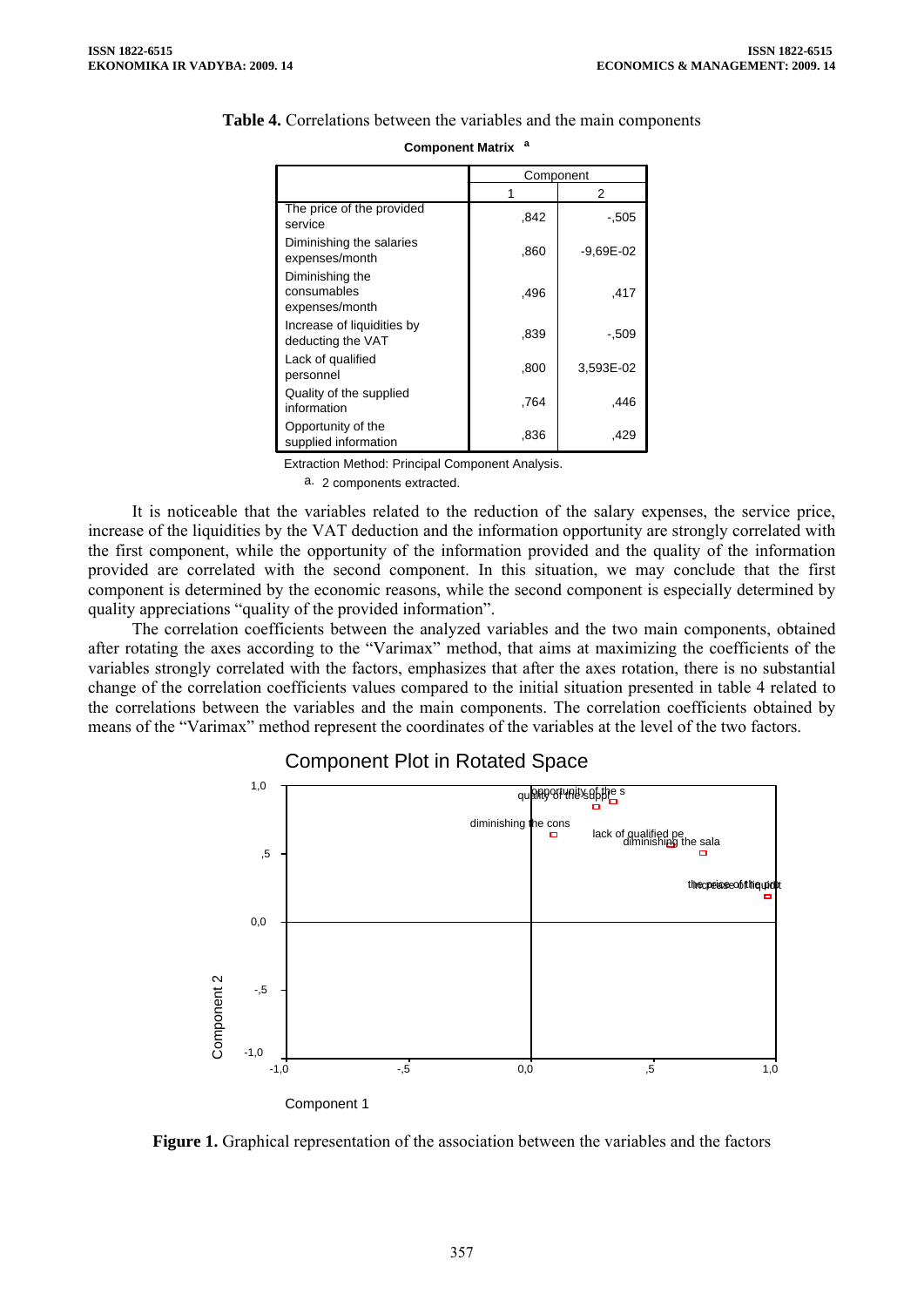The graphic in figure 1 presents the influence of the variables "*opportunity of the provided information*" and *"the quality of the provided information*" of the component 2, while the component 1 is influenced by *the reduction of the salary expenses*, *price of the service* and *the increase of the liquidities by deducting the VAT.* 

We may notice that that the first component is especially determined by *the economic variables*, while the second component is especially determined, by *the quality variables*.

In conclusion, from the financial point of view, the externalization of the financial-accounting services allows the entity not to invest too much in the human capital (qualified personnel) nor in the assets (informatic equipment and soft products for the processing of the accounting information). On the other hand, the process permits the entity an efficient orientation of its basic objectives and as well, an improvement of the quality of the financial-accounting works.

In order to picture the attitudes of financial-accounting services clients concerning the two categories of factors, expressed by main components, we made a graphical representation of the types of financialaccounting services in the plan formed by the two components (figure no. 2).



**Figure 2**. Representation of the types of financial-accounting services at the level of the two factors

The interpretation of the graphic leads to the formulation of an image of the analyzed position of the financial-accounting services, according to the two components identified in the analyzed variables.

If we superpose the graphic of the individuals to the one of the correlations, we notice an approach to the first component, concerning the *reduction of the salary expenses, the price of the service* and *the increase of the liquidities by the reduction of VAT* of the services related to drawing up the financial statements, the financial analysis, financial audit, and the second component related to "*the opportunity of the provided*  information" and "the quality of the information provided", of the types of services related to the administration accountancy, the general accountancy, bookkeeping and the payrolls.

The component reflecting the economic information is strongly connected to the types of financialaccounting services necessary to the companies **yearly,** within the administration reports to the shareholders, imposed by the capital market regulations and the reports to the monitoring authorities of the financial market. The other component aims at the financial–accounting services, that provide the necessary information in the process of administration and **daily management** of business, substantiation of the decisions related to the costs implied by the development of the activity object, useful services for the small and middle companies whose share, in the private sector of business, is rather large.

These results are significantly important to adopt the decisions related to the promotion of the types of services provided by the financial-accounting companies within the economic agents, but also considering the identification and characterization of the potential clients segment for new products.